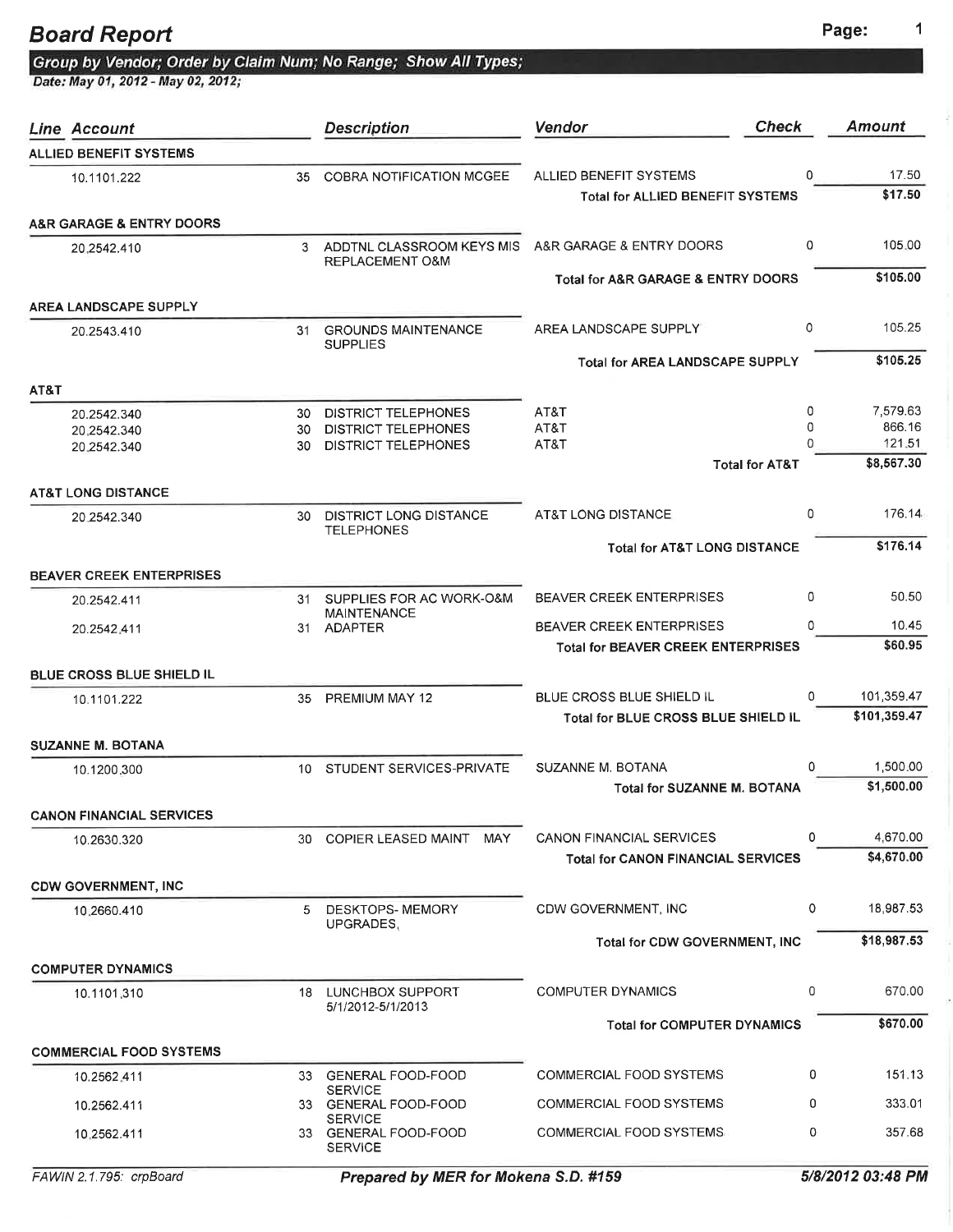Group by Vendor; Order by Claim Num; No Range; Show All Types;<br>Date: May 01, 2012 - May 02, 2012;

| Line Account                     |         | <b>Description</b>                                       | Vendor                                     | <b>Check</b> | <b>Amount</b> |
|----------------------------------|---------|----------------------------------------------------------|--------------------------------------------|--------------|---------------|
| 10.2560.410                      | 22      | FOOD SERVICE-EARLY START                                 | <b>COMMERCIAL FOOD SYSTEMS</b>             | $\Omega$     | 143.74        |
|                                  |         |                                                          | <b>Total for COMMERCIAL FOOD SYSTEMS</b>   |              | \$985.56      |
| <b>COMMUNICATION REVOLVIN FU</b> |         |                                                          |                                            |              |               |
| 20.2542.340                      | 30      | <b>DISTRICT TELEPHONES COMM</b><br><b>CHG</b>            | <b>COMMUNICATION REVOLVIN FU</b>           | 0            | 175.00        |
|                                  |         |                                                          | <b>Total for COMMUNICATION REVOLVIN FU</b> |              | \$175.00      |
| <b>CPI QUALIFIED PLAN CONSUL</b> |         |                                                          |                                            |              |               |
| 10.1101.211                      | 30      | BENEFIT-403(b)<br><b>ADMINISTRATIVE FEE</b>              | CPI QUALIFIED PLAN CONSUL                  | 0            | 10.00         |
|                                  |         |                                                          | Total for CPI QUALIFIED PLAN CONSUL        |              | \$10.00       |
| <b>DELTA DENTAL OF IL-RISK</b>   |         |                                                          |                                            |              |               |
| 10.1101.222                      | 35      | DENTAL INSURANCE-MAY 2012                                | DELTA DENTAL OF IL-RISK                    | 0            | 8,157.41      |
|                                  |         |                                                          | Total for DELTA DENTAL OF IL-RISK          |              | \$8,157.41    |
| <b>DELL MARKETING LP</b>         |         |                                                          |                                            |              |               |
| 10.2660.410                      |         | 5 ACCESSORIES FOR                                        | <b>DELL MARKETING LP</b>                   | 0            | 130.22        |
| 10.2660.550                      | 5.      | TABLET-MJH<br>TABLET FOR MJH USE                         | DELL MARKETING LP                          | 0            | 833.00        |
|                                  |         |                                                          | Total for DELL MARKETING LP                |              | \$963.22      |
| DEMCO, INC.                      |         |                                                          |                                            |              |               |
| 10.2223.410                      | 3       | LC SUPPLIES.                                             | DEMCO, INC.                                | 0            | 423.60        |
| 10.1101.410                      | 3       | <b>CLASSROOM SUPPLIES,</b>                               | DEMCO, INC.                                | $\Omega$     | 2,185.25      |
|                                  |         |                                                          | Total for DEMCO, INC.                      |              | \$2,608.85    |
| <b>ELIM CHRISTIAN SERVICES</b>   |         |                                                          |                                            |              |               |
| 10.4120.678                      |         | 10 PRIVATE TUITION MARCH                                 | ELIM CHRISTIAN SERVICES                    | 0            | 9,763.38      |
|                                  |         |                                                          | <b>Total for ELIM CHRISTIAN SERVICES</b>   |              | \$9,763.38    |
| <b>EXCELLENCE IN WRITING</b>     |         |                                                          |                                            |              |               |
| 10.1850.410                      | $10-10$ | TEACHER PCKG LEVEL A.                                    | <b>EXCELLENCE IN WRITING</b>               | 0            | 501.50        |
|                                  |         |                                                          | <b>Total for EXCELLENCE IN WRITING</b>     |              | \$501.50      |
| FORT DEARBORN LIFE INS CO        |         |                                                          |                                            |              |               |
| 10.1101.222                      | 35      | LIFE INSURANCE<br>PREMIUMS-MAY 2012                      | FORT DEARBORN LIFE INS CO                  | 0            | 593.60        |
|                                  |         |                                                          | Total for FORT DEARBORN LIFE INS CO        |              | \$593.60      |
| FOX RIVER FOODS                  |         |                                                          |                                            |              |               |
| 10.2562.411                      |         | 33 GENERAL FOOD-FOOD                                     | <b>FOX RIVER FOODS</b>                     | 0            | 813.57        |
| 10.2562,411                      |         | <b>SERVICE</b><br>33 GENERAL FOOD-FOOD<br><b>SERVICE</b> | <b>FOX RIVER FOODS</b>                     | 0            | 567.50        |
|                                  |         |                                                          | <b>Total for FOX RIVER FOODS</b>           |              | \$1,381.07    |
| <b>FROG STREET PRESS</b>         |         |                                                          |                                            |              |               |
| 10.1101.410                      | $^{2}$  | KDGTN SUPPLIES.                                          | <b>FROG STREET PRESS</b>                   | 0            | 255.16        |
|                                  |         |                                                          | Total for FROG STREET PRESS                |              | \$255.16      |
| <b>GLENOAKS THERAPEUTIC DAY</b>  |         |                                                          |                                            |              |               |
| 10.4120.678                      | 10.     | PRIVATE TUITION MARCH                                    | <b>GLENOAKS THERAPEUTIC DAY</b>            | 0            | 2,652.16      |
| 10.4120.678                      | 10.     | <b>PRIVATE TUITION RATE</b><br><b>INCREASE</b>           | <b>GLENOAKS THERAPEUTIC DAY</b>            | 0            | 71.80         |
|                                  |         |                                                          | <b>Total for GLENOAKS THERAPEUTIC DAY</b>  |              | \$2,723.96    |
| <b>GORDON FOOD SERVICE, INC.</b> |         |                                                          |                                            |              |               |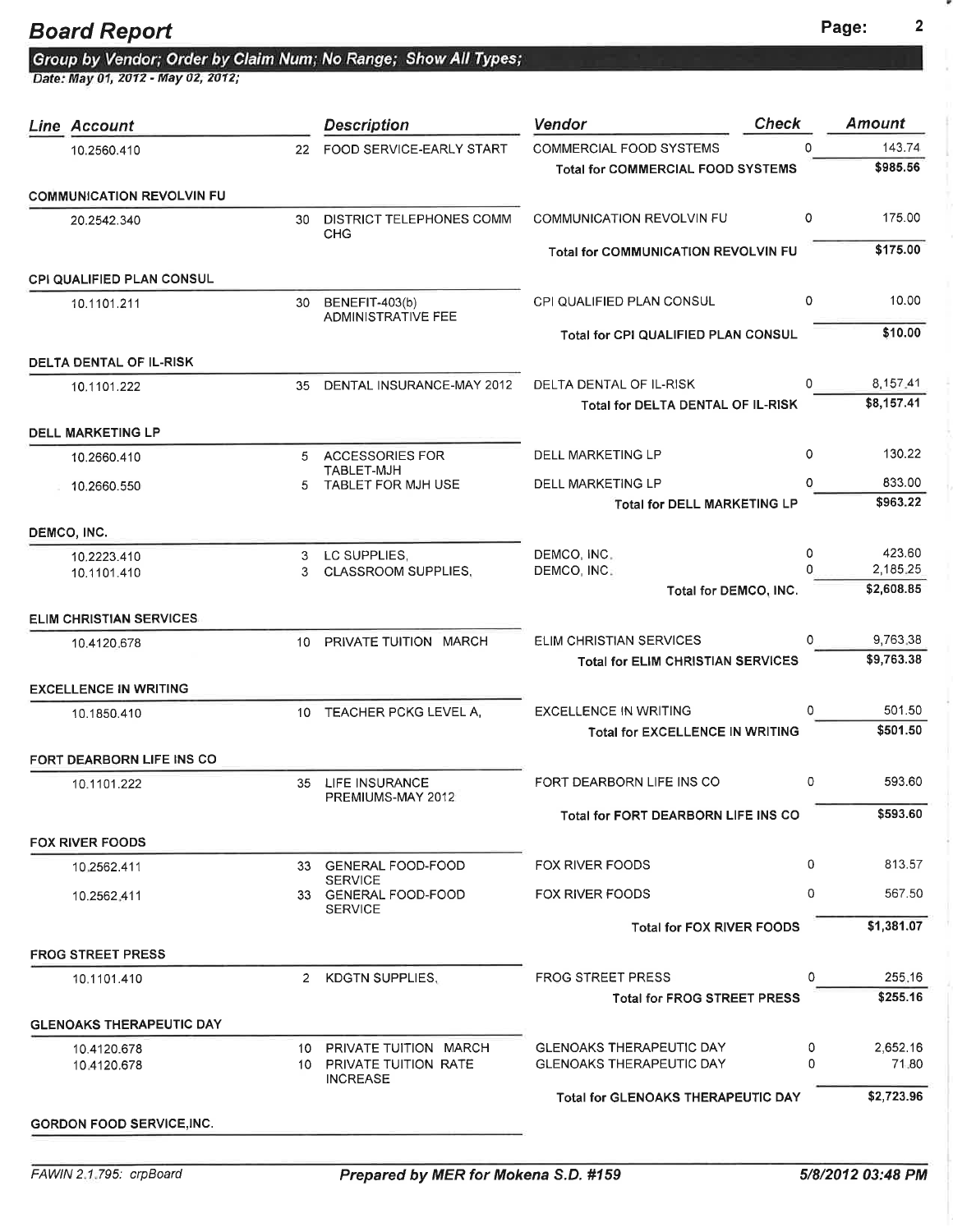|              | Line Account                    |                | <b>Description</b>                            | <b>Vendor</b>                                                      | <b>Check</b>           | <b>Amount</b>          |
|--------------|---------------------------------|----------------|-----------------------------------------------|--------------------------------------------------------------------|------------------------|------------------------|
|              | 10.2562.411                     | 33             | <b>GENERAL FOOD-FOOD</b>                      | GORDON FOOD SERVICE, INC.                                          | 0                      | 310.96                 |
|              | 10.2562.410                     |                | <b>SERVICE</b><br>33 NON-FOOD SUPPLIES-FOOD   | GORDON FOOD SERVICE, INC.                                          | 0                      | 295.10                 |
|              | 10.2562.411                     |                | <b>SERVICE</b><br>33 GENERAL FOOD-FOOD        | GORDON FOOD SERVICE, INC.                                          | 0                      | 1,569.22               |
|              | 10.2562.411                     |                | <b>SERVICE</b><br>33 GENERAL FOOD-FOOD        | GORDON FOOD SERVICE, INC.                                          | 0                      | 285.57                 |
|              | 10.2562.410                     |                | <b>SERVICE</b><br>33 NON-FOOD SUPPLIES-FOOD   | GORDON FOOD SERVICE, INC.                                          | 0                      | 32.10                  |
|              | 10.2562.411                     |                | <b>SERVICE</b><br>33 GENERAL FOOD-FOOD        | GORDON FOOD SERVICE, INC.                                          | 0                      | 576.45                 |
|              | 10.2562.410                     | 33             | <b>SERVICE</b><br>NON-FOOD SUPPLIES-FOOD      | GORDON FOOD SERVICE, INC.                                          | 0                      | 57.83                  |
|              | 10.2562.411                     |                | <b>SERVICE</b><br>33 GENERAL FOOD-FOOD        | GORDON FOOD SERVICE, INC.                                          | 0                      | 337.77                 |
|              | 10.2562.410                     | 33             | <b>SERVICE</b><br>NON-FOOD SUPPLIES-FOOD      | GORDON FOOD SERVICE, INC.                                          | 0                      | 123.65                 |
|              |                                 |                | <b>SERVICE</b>                                | Total for GORDON FOOD SERVICE, INC.                                |                        | \$3,588.65             |
|              | <b>G.W. BERKHEIMER CO.</b>      |                |                                               |                                                                    |                        |                        |
|              | 20.2542.410                     | $\mathbf{2}$   | REPAIR/REPLACEMENT                            | <b>G.W. BERKHEIMER CO.</b>                                         | 0                      | 97.39                  |
|              | 20.2542.410                     | 4              | O&M/MES<br>REPAIR/REPLACEMENT                 | <b>G.W. BERKHEIMER CO.</b>                                         | 0                      | 310.04                 |
|              | 20.2542.550                     | $\overline{2}$ | HLM/MJAO<br>CONDENSING UNITS MES.             | G.W. BERKHEIMER CO.                                                | 0                      | 3,284.77               |
|              |                                 |                |                                               | Total for G.W. BERKHEIMER CO.                                      |                        | \$3,692.20             |
|              | <b>HELPING HAND CENTER</b>      |                |                                               |                                                                    |                        |                        |
|              | 10.4120.678                     |                | 10 PROVATE TUITION MAR                        | <b>HELPING HAND CENTER</b><br><b>Total for HELPING HAND CENTER</b> | 0                      | 7,233.87<br>\$7,233.87 |
|              | <b>HELSEL-JEPPERSON</b>         |                |                                               |                                                                    |                        |                        |
|              | 20.2542.412                     | 31             | SUPPLIES-O&M CUSTODIAL                        | HELSEL-JEPPERSON                                                   | $\Omega$               | 103.50                 |
|              |                                 |                |                                               | <b>Total for HELSEL-JEPPERSON</b>                                  |                        | \$103.50               |
|              | <b>HOME DEPOT</b>               |                |                                               |                                                                    |                        |                        |
|              | 20.2542.410                     | 31             | <b>O&amp;M GROUNDS</b>                        | HOME DEPOT                                                         | 0                      | 59.88                  |
|              | 10.2562.551                     | 33             | EQUIPMENT-FOOD SERVICE                        | HOME DEPOT<br><b>HOME DEPOT</b>                                    | 0<br>0                 | 21.96<br>14.88         |
|              | 20.2543.410                     | 31             | <b>GROUNDS MAINTENANCE</b><br><b>SUPPLIES</b> |                                                                    |                        |                        |
|              | 20.2542.411                     |                | SUPPLIES-O&M<br>MAINTENANCE/MJH               | HOME DEPOT                                                         | 0                      | 85.44                  |
|              | 20.2542.410                     | 31.            | O&M REPLACE DRILL, SCREWS                     | <b>HOME DEPOT</b>                                                  | 0                      | 182.18                 |
|              |                                 |                |                                               | <b>Total for HOME DEPOT</b>                                        |                        | \$364.34               |
|              | <b>HOUGHTON MIFFLIN COMPANY</b> |                |                                               |                                                                    |                        |                        |
|              | 10.2230.310                     |                | 18 TESTING<br>PROCESSING-DISTRICT             | <b>HOUGHTON MIFFLIN COMPANY</b>                                    | 0                      | 2.405.13               |
|              |                                 |                |                                               | <b>Total for HOUGHTON MIFFLIN COMPANY</b>                          |                        | \$2,405.13             |
| <b>IASBO</b> |                                 |                |                                               |                                                                    |                        |                        |
|              | 10.2520.332                     | 30             | LUNCHEON BUILDING<br>SYSTEMS-HVAC-BUSINESS    | <b>IASBO</b>                                                       | 0                      | 40.00                  |
|              | 10.2520.332                     |                | <b>OFFICE</b><br>30 61ST ANNUAL CONFERENCE K  | <b>IASBO</b>                                                       | 0                      | 275.00                 |
|              |                                 |                | <b>HENDRICK</b>                               |                                                                    | <b>Total for IASBO</b> | \$315.00               |
|              | <b>IBC WONDER/HOSTESS</b>       |                |                                               |                                                                    |                        |                        |
|              | 10.2562.411                     |                | 33 GENERAL FOOD-FOOD<br><b>SERVICE</b>        | <b>IBC WONDER/HOSTESS</b>                                          | $\mathbf{0}$           | 12.96                  |
|              | 10.2562.411                     |                | 33 GENERAL FOOD-FOOD<br><b>SERVICE</b>        | <b>IBC WONDER/HOSTESS</b>                                          | 0                      | 41.04                  |
|              |                                 |                |                                               |                                                                    |                        |                        |

ÿ.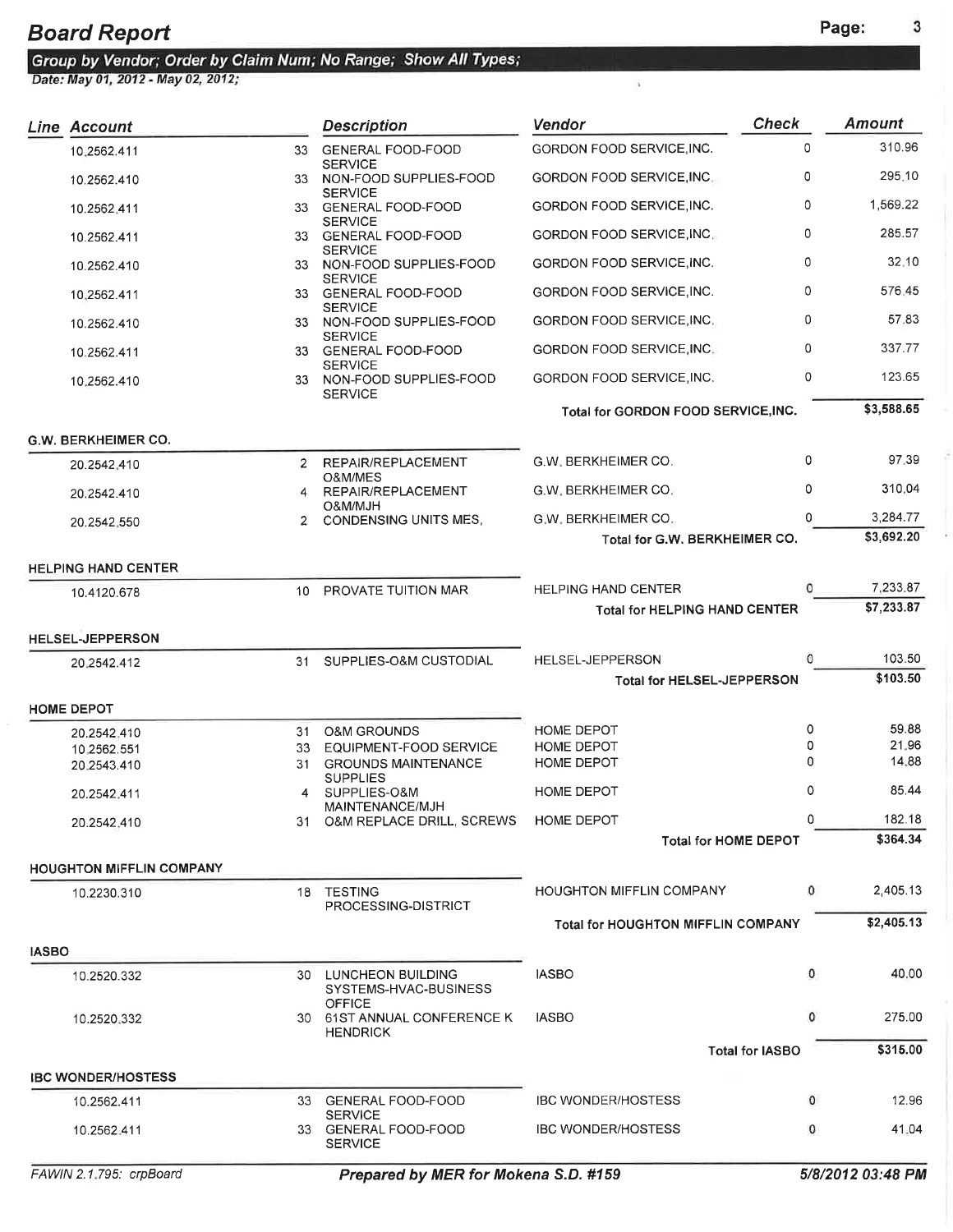Group by Vendor; Order by Claim Num; No Range; Show All Types;<br>Date: May 01, 2012 - May 02, 2012;

|           | Line Account                     |    | <b>Description</b>                                         | Vendor                                     | <b>Check</b>               | <b>Amount</b> |
|-----------|----------------------------------|----|------------------------------------------------------------|--------------------------------------------|----------------------------|---------------|
|           | 10.2562.411                      |    | 33 GENERAL FOOD-FOOD                                       | <b>IBC WONDER/HOSTESS</b>                  | 0                          | 149.28        |
|           | 10.2562.411                      |    | <b>SERVICE</b><br>33 GENERAL FOOD-FOOD<br><b>SERVICE</b>   | <b>IBC WONDER/HOSTESS</b>                  | 0                          | 113,52        |
|           |                                  |    |                                                            | <b>Total for IBC WONDER/HOSTESS</b>        |                            | \$316.80      |
| I.D.E.S.  |                                  |    |                                                            |                                            |                            |               |
|           | 10.2190.380                      |    | 30 UNEMPLOYMENT BENEFITS<br>1/1-3/31/2012 INSURANCE        | I.D.E.S.                                   | 0                          | 3,982.00      |
|           |                                  |    |                                                            |                                            | Total for I.D.E.S.         | \$3,982.00    |
|           | <b>ILLINOIS PAYPHONE SYSTEMS</b> |    |                                                            |                                            |                            |               |
|           | 20.2542.340                      | 30 | <b>DISTRICT PAYPHONES</b>                                  | <b>ILLINOIS PAYPHONE SYSTEMS</b>           | 0                          | 150.00        |
|           |                                  |    |                                                            | <b>Total for ILLINOIS PAYPHONE SYSTEMS</b> |                            | \$150.00      |
|           | <b>ILLINOIS PUBLIC RISK FUND</b> |    |                                                            |                                            |                            |               |
|           | 10.2190.380                      |    | 30 WRKRS COMP. P/R AUDIT<br>ADJUSTMENT YEAR ENDING<br>2011 | <b>ILLINOIS PUBLIC RISK FUND</b>           | 0                          | 1,763.00      |
|           |                                  |    |                                                            | Total for ILLINOIS PUBLIC RISK FUND        |                            | \$1,763.00    |
|           | <b>ILLINOIS STATE POLICE</b>     |    |                                                            |                                            |                            |               |
|           | 10.2643.318                      | 30 | <b>EMPLOYEE CRIMINAL</b><br><b>BACKGROUND CHECK</b>        | <b>ILLINOIS STATE POLICE</b>               | 0                          | 202.75        |
|           |                                  |    |                                                            | <b>Total for ILLINOIS STATE POLICE</b>     |                            | \$202.75      |
|           | KIN-KO ACE STORE #500            |    |                                                            |                                            |                            |               |
|           | 20.2542.411                      | 3  | SUPPLIES-O&M<br>MAINTENANCE/MIS                            | KIN-KO ACE STORE #500                      | 0                          | 0.90          |
|           | 20.2542.411                      |    | 3 SUPPLIES-O&M                                             | KIN-KO ACE STORE #500                      | $\circ$                    | 3.78          |
|           | 20.2542.411                      |    | MAINTENANCE/MIS<br>31 SUPPLIES-O&M MAINTENANCE             | KIN-KO ACE STORE #500                      | 0                          | 24.98         |
|           | 20.2542.410                      | 31 | O&M REPAIR & REPLACEMENT                                   | KIN-KO ACE STORE #500                      | 0                          | 60.94         |
|           | 20.2542.411                      | 3  | SUPPLIES-O&M                                               | KIN-KO ACE STORE #500                      | 0                          | 14.19         |
|           | 20,2542.411                      | 3  | MAINTENANCE/MIS<br>SUPPLIES-O&M                            | KIN-KO ACE STORE #500                      | 0                          | 4.99          |
|           | 20.2542.411                      |    | MAINTENANCE/MIS<br>31 SUPPLIES-O&M MAINTENANCE             | KIN-KO ACE STORE #500                      | 0                          | 4.49          |
|           | 20.2542.411                      |    | SUPPLIES-O&M                                               | KIN-KO ACE STORE #500                      | 0                          | 14.99         |
|           |                                  |    | MAINTENANCE/MJH                                            |                                            |                            |               |
|           | 20.2542.411                      | 3  | SUPPLIES-O&M<br>MAINTENANCE/MIS                            | KIN-KO ACE STORE #500                      | 0                          | 6.49          |
|           | 20.2542.411                      | 2  | SUPPLIES-O&M<br>MAINTENANCE/MES                            | KIN-KO ACE STORE #500                      | 0                          | 4.98          |
|           | 20.2542.411                      | 3  | SUPPLIES-O&M<br>MAINTENANCE/MIS                            | KIN-KO ACE STORE #500                      | 0                          | 11.27         |
|           |                                  |    |                                                            | Total for KIN-KO ACE STORE #500            |                            | \$152.00      |
|           | <b>MARY LOUISE KNOERZER</b>      |    |                                                            |                                            |                            |               |
|           | 10,2310.332                      |    | 20 TABLECLOTHS FOR YEAR END<br>LUNCHEON                    | <b>MARY LOUISE KNOERZER</b>                | 0                          | 26.40         |
|           |                                  |    |                                                            | <b>Total for MARY LOUISE KNOERZER</b>      |                            | \$26.40       |
| KONE, INC |                                  |    |                                                            |                                            |                            |               |
|           | 20.2542.323                      |    | QYARTERLY PAYMENT MJH<br><b>ELEVATOR SERVICE</b>           | KONE, INC                                  | 0                          | 457.80        |
|           |                                  |    |                                                            |                                            | <b>Total for KONE, INC</b> | \$457.80      |
|           | <b>KRYSTAL DAIRY</b>             |    |                                                            |                                            |                            |               |
|           | 10.2562.413                      |    | 33 APRIL MILK- FOOD SERVICE                                | <b>KRYSTAL DAIRY</b>                       | 0                          | 2,352.38      |
|           |                                  |    |                                                            | <b>Total for KRYSTAL DAIRY</b>             |                            | \$2,352.38    |
|           | LANTER REFRIG. DISTR. CO.        |    |                                                            |                                            |                            |               |
|           |                                  |    |                                                            |                                            |                            |               |

 $\hat{\mathbf{x}}$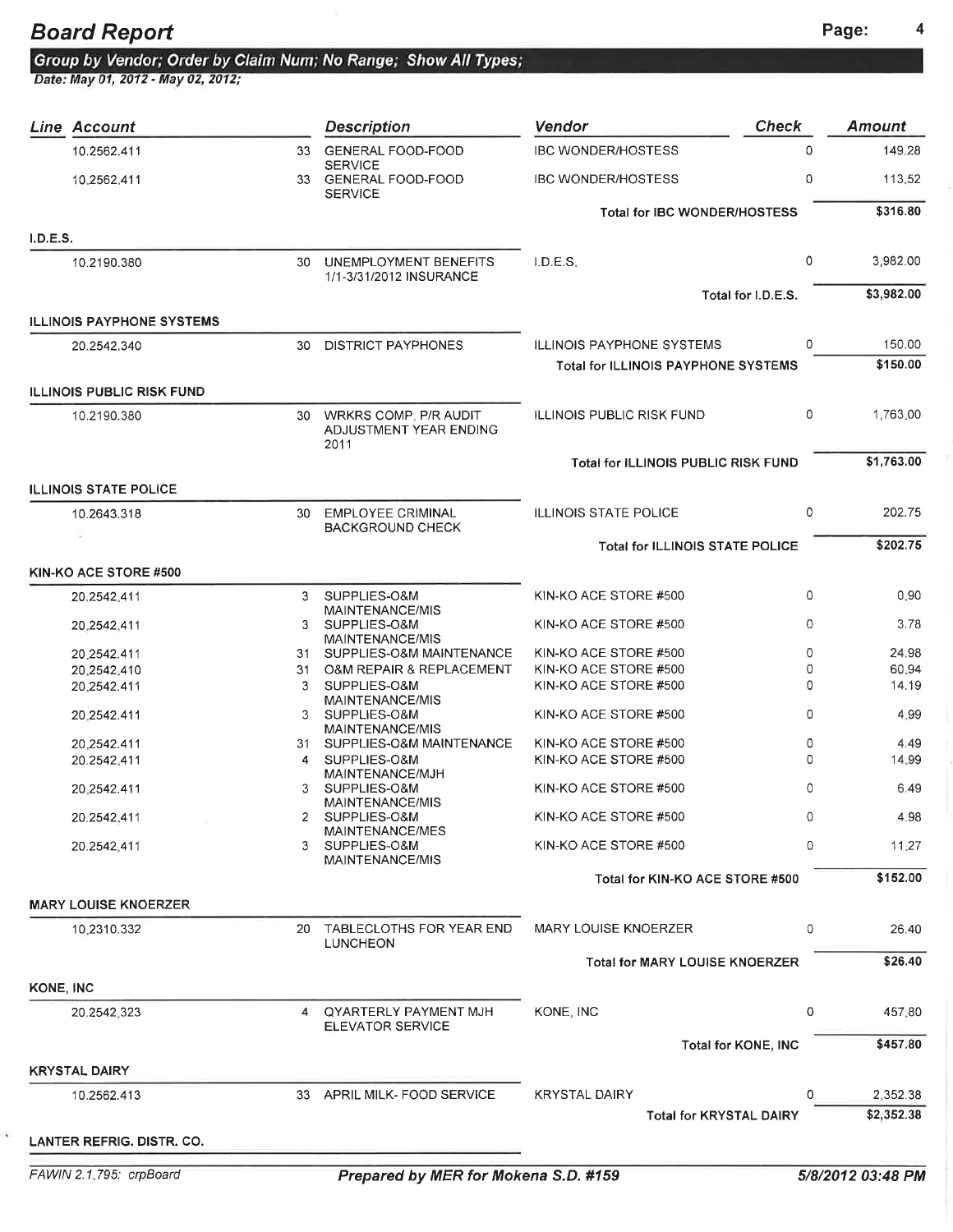쐶

### Board Report **Page:** Page:

Date: May 01, 2012 - May 02, 2012;

|                | <b>Line Account</b>              |     | <b>Description</b>                                                         | Vendor                                    | <b>Check</b>             | <b>Amount</b> |
|----------------|----------------------------------|-----|----------------------------------------------------------------------------|-------------------------------------------|--------------------------|---------------|
|                | 10.2562.315                      | 33  | DELIVERY CHARGE-FOOD                                                       | LANTER REFRIG, DISTR. CO.                 | $\Omega$                 | 301.84        |
|                | 10.2562.315                      |     | <b>SERVICE</b><br>33 DELIVERY CHARGE-FOOD<br><b>SERVICE</b>                | LANTER REFRIG. DISTR. CO.                 | 0                        | 143.46        |
|                |                                  |     |                                                                            | Total for LANTER REFRIG. DISTR. CO.       |                          | \$445.30      |
|                | <b>ANN LEWANDOWSKI</b>           |     |                                                                            |                                           |                          |               |
|                | 10.2520.332                      | 30  | <b>TRAVEL-MILEAGE</b><br>RIEMBURSEMENT-CHRGED TO<br><b>BUSINESS OFFICE</b> | ANN LEWANDOWSKI                           | 0                        | 53.95         |
|                |                                  |     |                                                                            | <b>Total for ANN LEWANDOWSKI</b>          |                          | \$53.95       |
|                | LINCOLN-WAY CENTRAL H.S.         |     |                                                                            |                                           |                          |               |
|                | 40.2550.464                      |     | 32 SUPPLIES-TRANSPORTATION/G                                               | LINCOLN-WAY CENTRAL H.S.                  | 0                        | 7,769.30      |
|                | 40.2550.464                      |     | AS<br>32 SUPPLIES-TRANSPORTATION/G                                         | LINCOLN-WAY CENTRAL H.S.                  | 0                        | 689.06        |
|                |                                  |     | AS                                                                         |                                           |                          |               |
|                |                                  |     |                                                                            | Total for LINCOLN-WAY CENTRAL H.S.        |                          | \$8,458.36    |
|                | <b>LINCOLN-WAY AREA SP ED</b>    |     |                                                                            |                                           |                          |               |
|                | 10.4120.671                      |     | 10 SP ED COOP-1:1 AIDES.<br><b>ESY/OTHER</b>                               | LINCOLN-WAY AREA SP ED                    | 0                        | 314.88        |
|                | 10.1200.410                      |     | 10 SUPPLIES-STUDENT SERVICES                                               | LINCOLN-WAY AREA SP ED                    | 0                        | 218.95        |
|                |                                  |     |                                                                            | <b>Total for LINCOLN-WAY AREA SP ED</b>   |                          | \$533.83      |
| <b>MACGILL</b> |                                  |     |                                                                            |                                           |                          |               |
|                | 10.2130.410                      | 3   | MIS HEALTH SERV SUPPLIES,                                                  | <b>MACGILL</b>                            | 0                        | 258.77        |
|                |                                  |     |                                                                            |                                           | <b>Total for MACGILL</b> | \$258.77      |
|                | <b>MACNEAL SCHOOL</b>            |     |                                                                            |                                           |                          |               |
|                | 10.4120.678                      | 10. | PRIVATE TUITION MARCH                                                      | <b>MACNEAL SCHOOL</b>                     | 0                        | 7,738.00      |
|                |                                  |     |                                                                            | <b>Total for MACNEAL SCHOOL</b>           |                          | \$7,738.00    |
| <b>MARKELZ</b> |                                  |     |                                                                            |                                           |                          |               |
|                | 10.1101.410                      | 3   | <b>COLORED PAPER ORDER,</b>                                                | <b>MARKELZ</b>                            | O                        | 1,668.80      |
|                |                                  |     |                                                                            |                                           | <b>Total for MARKELZ</b> | \$1,668.80    |
|                | <b>MARTIN WHALEN OFFICE SOL</b>  |     |                                                                            |                                           |                          |               |
|                | 10.2544.310                      | 30  | <b>EQUIPMENT</b><br>MAINTENANCE-APRIL                                      | <b>MARTIN WHALEN OFFICE SOL</b>           | 0                        | 3,548.83      |
|                | 10.2510.410                      |     | 30 MONTHLY MAINTENANCE-MAY                                                 | MARTIN WHALEN OFFICE SOL                  | 0                        | 3,548.83      |
|                |                                  |     |                                                                            | <b>Total for MARTIN WHALEN OFFICE SOL</b> |                          | \$7,097.66    |
|                | <b>JENNIFER MEDEMA</b>           |     |                                                                            |                                           |                          |               |
|                | 10.2562.690                      |     | 33 STUDENT MILK REFUND-FOOD                                                | <b>JENNIFER MEDEMA</b>                    | 0                        | 40.00         |
|                | 10.1101.690                      |     | 5 STUDENT BOOK FEE REFUND<br><b>QUALIFIES FOR FR/RED</b>                   | JENNIFER MEDEMA                           | 0                        | 128,00        |
|                |                                  |     |                                                                            | <b>Total for JENNIFER MEDEMA</b>          |                          | \$168.00      |
|                | <b>MEDWORKS OF NEW LENOX</b>     |     |                                                                            |                                           |                          |               |
|                | 40.2550.310                      |     | 32 DRIVERS ANNUAL PHYSICALS                                                | MEDWORKS OF NEW LENOX                     | 0                        | 65.00         |
|                | 40.2550.310                      |     | 32 DRIVERS ANNUAL PHYSICALS                                                | <b>MEDWORKS OF NEW LENOX</b>              | $\Omega$                 | 65.00         |
|                |                                  |     |                                                                            | <b>Total for MEDWORKS OF NEW LENOX</b>    |                          | \$130.00      |
|                | <b>MIDAMERICAN ENERGY CO.</b>    |     |                                                                            |                                           |                          |               |
|                | 20.2542.466                      | 30. | DISTRICT BLDG ELECTRIC-MES                                                 | MIDAMERICAN ENERGY CO.                    | 0                        | 44,814.98     |
|                | 20.2542.466                      | 30  | & MIS<br>DISTRICT BLDG ELECTRIC-MJH                                        | MIDAMERICAN ENERGY CO.                    | 0                        | 21,935.33     |
|                |                                  |     |                                                                            | <b>Total for MIDAMERICAN ENERGY CO.</b>   |                          | \$66,750.31   |
|                | <b>MIDWEST TRANSIT EQUIPMENT</b> |     |                                                                            |                                           |                          |               |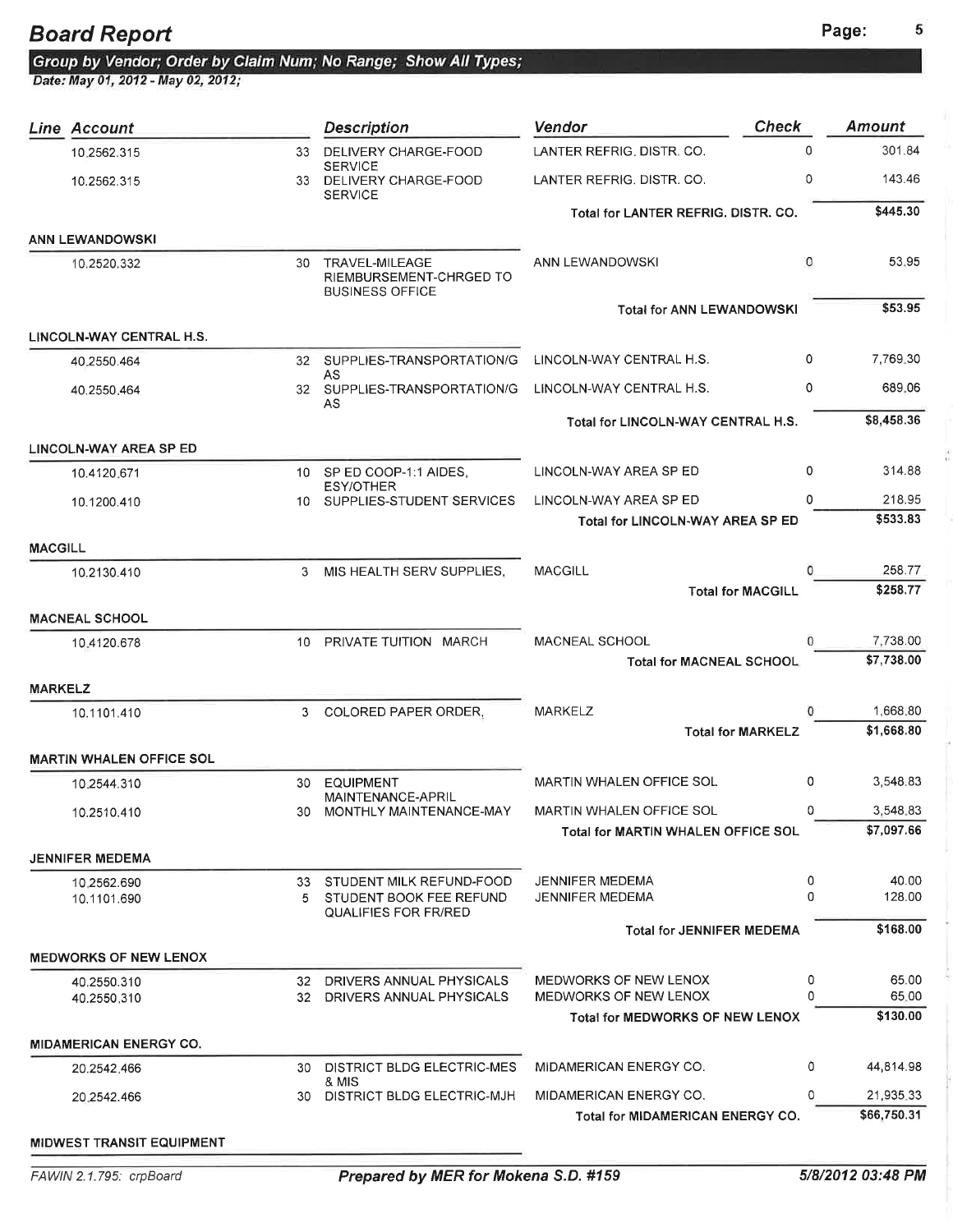6

|                  | <b>Line Account</b>            |                 | <b>Description</b>                                 | Vendor                                     | <b>Check</b> | <b>Amount</b>   |
|------------------|--------------------------------|-----------------|----------------------------------------------------|--------------------------------------------|--------------|-----------------|
|                  | 40.2550.331                    | 32              | SERVICES-TRANSPORTATION                            | MIDWEST TRANSIT EQUIPMENT                  | 0            | 326.23          |
|                  | 40.2550.412                    | 32              | MAINTENANCE                                        | MIDWEST TRANSIT EQUIPMENT                  | 0            | 23.77           |
|                  | 40.2550.331                    | 32              | PARTS-TRANSPORTATION<br>SERVICES-TRANSPORTATION    | MIDWEST TRANSIT EQUIPMENT                  | 0            | 326.01          |
|                  | 40.2550.412                    | 32              | <b>MAINTENANCE</b>                                 | MIDWEST TRANSIT EQUIPMENT                  | 0            | 23.99           |
|                  |                                |                 | PARTS-TRANSPORTATION                               |                                            |              |                 |
|                  | 40.2550.331                    | 32              | SERVICES-TRANSPORTATION                            | MIDWEST TRANSIT EQUIPMENT                  | 0<br>0       | 95.00<br>208.45 |
|                  | 40.2550.412                    | 32              | <b>MAINTENANCE</b><br>PARTS-TRANSPORTATION         | MIDWEST TRANSIT EQUIPMENT                  |              |                 |
|                  | 40.2550.331                    | 32              | SERVICES-TRANSPORTATION                            | MIDWEST TRANSIT EQUIPMENT                  | 0            | 47.50           |
|                  | 40.2550.412                    | 32              | MAINTENANCE                                        | MIDWEST TRANSIT EQUIPMENT                  | 0            | 35.97           |
|                  |                                |                 | PARTS-TRANSPORTATION<br>SERVICES-TRANSPORTATION    | MIDWEST TRANSIT EQUIPMENT                  | 0            | 285.00          |
|                  | 40.2550.331<br>40.2550.412     | 32<br>32        | MAINTENANCE                                        | MIDWEST TRANSIT EQUIPMENT                  | 0            | 99.99           |
|                  |                                |                 | PARTS-TRANSPORTATION                               |                                            |              |                 |
|                  | 40.2550.331                    | 32              | SERVICES-TRANSPORTATION                            | MIDWEST TRANSIT EQUIPMENT                  | 0            | 1,045,00        |
|                  | 40.2550.412                    | 32              | MAINTENANCE                                        | MIDWEST TRANSIT EQUIPMENT                  | 0            | 1,552.05        |
|                  | 40.2550.331                    | 32              | PARTS-TRANSPORTATION<br>SERVICES-TRANSPORTATION    | MIDWEST TRANSIT EQUIPMENT                  | 0            | 321.90          |
|                  | 40.2550.412                    | 32              | <b>MAINTENANCE</b>                                 | MIDWEST TRANSIT EQUIPMENT                  | 0            | 28.10           |
|                  |                                |                 | PARTS-TRANSPORTATION                               |                                            |              |                 |
|                  | 40.2550.331                    | 32              | SERVICES-TRANSPORTATION                            | MIDWEST TRANSIT EQUIPMENT                  | 0            | 190.00          |
|                  | 40.2550.412                    | 32              | <b>MAINTENANCE</b>                                 | MIDWEST TRANSIT EQUIPMENT                  | 0            | 32.60           |
|                  | 40.2550.331                    |                 | PARTS-TRANSPORTATION<br>32 SERVICES-TRANSPORTATION | MIDWEST TRANSIT EQUIPMENT                  | 0            | 47.50           |
|                  | 40.2550.412                    | 32              | <b>MAINTENANCE</b>                                 | MIDWEST TRANSIT EQUIPMENT                  | 0            | 231.06          |
|                  |                                |                 | PARTS-TRANSPORTATION                               |                                            |              |                 |
|                  | 40.2550.412                    | 32 <sup>2</sup> | MAINTENANCE<br>PARTS-TRANSPORTATION                | MIDWEST TRANSIT EQUIPMENT                  | 0            | 73.09           |
|                  |                                |                 |                                                    | <b>Total for MIDWEST TRANSIT EQUIPMENT</b> |              | \$4,993.21      |
|                  |                                |                 |                                                    |                                            |              |                 |
|                  | <b>MOKENA AUTO PARTS</b>       |                 |                                                    |                                            |              |                 |
|                  | 40.2550.412                    | 32              | MAINTENANCE<br>PARTS-TRANSPORTATION                | <b>MOKENA AUTO PARTS</b>                   | 0            | 6.56            |
|                  |                                |                 |                                                    | <b>Total for MOKENA AUTO PARTS</b>         |              | \$6.56          |
|                  |                                |                 |                                                    |                                            |              |                 |
|                  | <b>MY BINDING</b>              |                 |                                                    |                                            |              |                 |
|                  | 10.1101.410                    | 3               | LAMINATION FILM MIS,                               | MY BINDING                                 | 0            | 183.80          |
|                  |                                |                 |                                                    | <b>Total for MY BINDING</b>                |              | \$183.80        |
| <b>NICOR GAS</b> |                                |                 |                                                    |                                            |              |                 |
|                  | 20.2542.460                    | 30              | <b>DISTRICT HEATING/GAS</b>                        | <b>NICOR GAS</b>                           | $\Omega$     | 3,123.33        |
|                  |                                |                 |                                                    | <b>Total for NICOR GAS</b>                 |              | \$3,123.33      |
|                  | <b>NU WAY DISPOSAL SERVICE</b> |                 |                                                    |                                            |              |                 |
|                  | 20.2542.320                    |                 | 31 APRIL'S PAYMENT MONTHLY                         | NU WAY DISPOSAL SERVICE                    | 0            | 1,522.34        |
|                  |                                |                 | PICK UP & RECYCLE                                  |                                            |              |                 |
|                  | 20.2542.320                    |                 | 31 MAY'S PAYMENT MONTHLY                           | NU WAY DISPOSAL SERVICE                    | 0            | 1,523.98        |
|                  |                                |                 | PICK UP & RECYCLE                                  | Total for NU WAY DISPOSAL SERVICE          |              | \$3,046.32      |
|                  |                                |                 |                                                    |                                            |              |                 |
|                  | OFFICE DEPOT, INC.             |                 |                                                    |                                            |              |                 |
|                  | 10.2510.410                    |                 | 30 SUPPLIES-BUSINESS OFFICE                        | OFFICE DEPOT, INC.                         | 0            | 51.49           |
|                  |                                |                 |                                                    | Total for OFFICE DEPOT, INC.               |              | \$51.49         |
|                  | OTIS ELEVATOR COMPANY          |                 |                                                    |                                            |              |                 |
|                  | 20.2542.323                    | 2               | SERVICE CONTRACT -O&M                              | OTIS ELEVATOR COMPANY                      | 0            | 148.59          |
|                  |                                |                 | MAINTENANCE/MES                                    |                                            |              |                 |
|                  | 20.2542.323                    |                 | 2 SERVICES-MANDATED<br>PRESSURE TEST               | OTIS ELEVATOR COMPANY                      | 0            | 697.76          |
|                  |                                |                 |                                                    | <b>Total for OTIS ELEVATOR COMPANY</b>     |              | \$846.35        |
|                  | PALOS SPORTS, INC.             |                 |                                                    |                                            |              |                 |
|                  |                                |                 |                                                    |                                            |              |                 |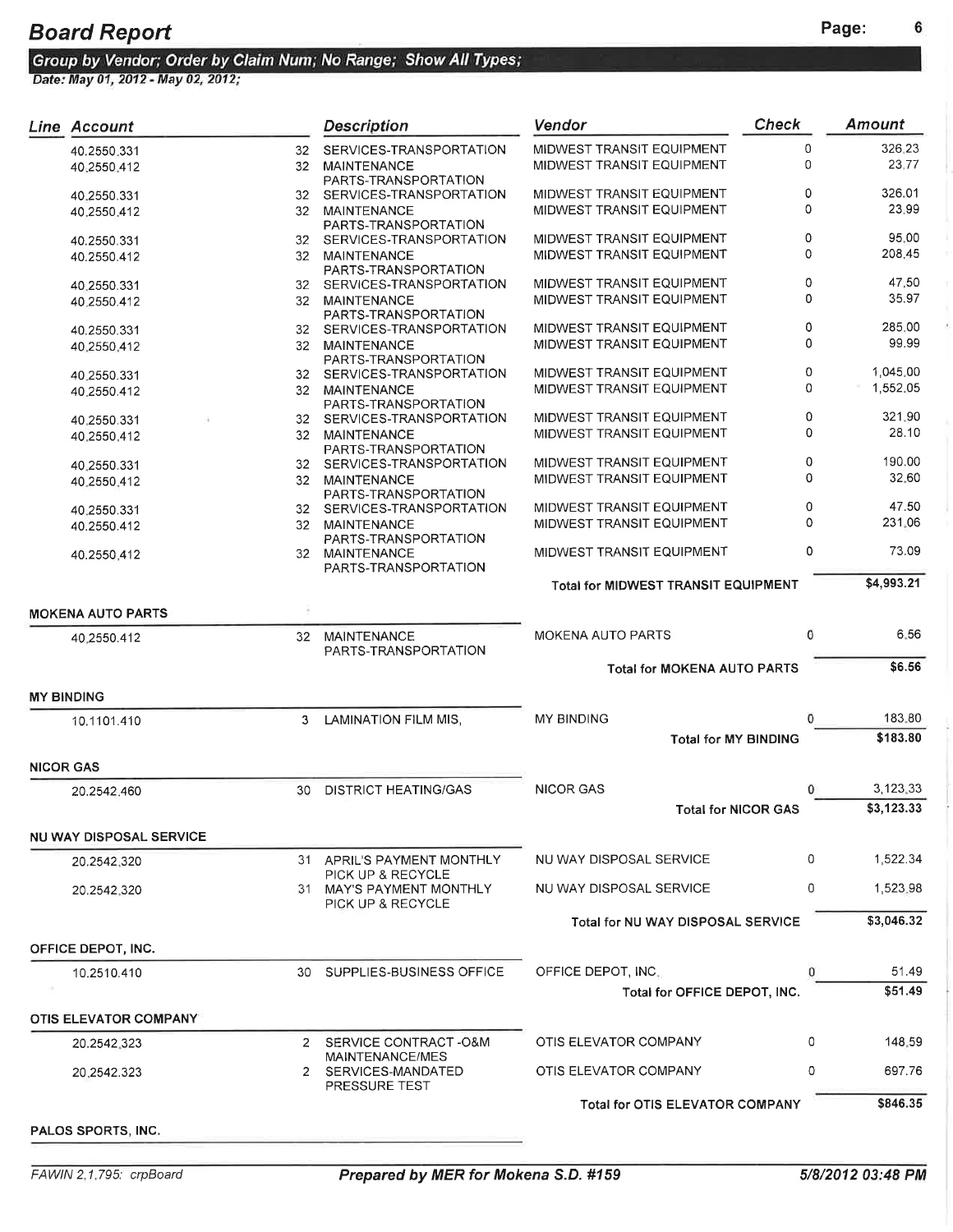7

Board Report<br>Group by Vendor; Order by Claim Num; No Range; Show All Types;<br>Date: May 01, 2012 - May 02, 2012;

| <b>Line Account</b>                  |              | <b>Description</b>                       | <b>Check</b><br><b>Vendor</b>                  |         | <b>Amount</b>    |
|--------------------------------------|--------------|------------------------------------------|------------------------------------------------|---------|------------------|
| 10.1500.410                          | 3            | PE SUPPLIES.                             | PALOS SPORTS, INC.                             |         | 1,349.23         |
|                                      |              |                                          | Total for PALOS SPORTS, INC.                   |         | \$1,349.23       |
| PERFORMANCE CHEMICAL                 |              |                                          |                                                |         |                  |
| 20.2542.411                          | 31           | SUPPLIES-O&M MAINTENANCE                 | PERFORMANCE CHEMICAL                           | 0       | 7.15             |
| 20.2542.412                          | 31           | SUPPLIES-O&M CUSTODIAL                   | PERFORMANCE CHEMICAL                           | 0       | 89.08            |
|                                      |              |                                          | <b>Total for PERFORMANCE CHEMICAL</b>          |         | \$96.23          |
| <b>PERMA-BOUND</b>                   |              |                                          |                                                |         |                  |
| 10.2220.430                          |              | 2 BARCODES, LABELS,                      | PERMA-BOUND                                    |         | 1,819.12         |
|                                      |              |                                          | <b>Total for PERMA-BOUND</b>                   |         | \$1,819.12       |
| PITNEY BOWES, INC.                   |              |                                          |                                                |         |                  |
| 10.2630.340                          |              | 30 RENTAL DISTRICT METER                 | PITNEY BOWES, INC.                             | O       | 495.45           |
|                                      |              |                                          | Total for PITNEY BOWES, INC.                   |         | \$495.45         |
| <b>PITNEY - PURCHASE POWER</b>       |              |                                          |                                                |         |                  |
| 10.2410.340                          | 4            | POSTAGE-MJH                              | PITNEY - PURCHASE POWER                        | 0       | 23.96            |
| 10.2630.340                          | 30           | <b>POSTAGE DISTRICT METER</b>            | PITNEY - PURCHASE POWER                        | 0       | 1.612.29         |
|                                      |              |                                          | <b>Total for PITNEY - PURCHASE POWER</b>       |         | \$1,636.25       |
| <b>QUILL CORPORATION</b>             |              |                                          |                                                |         |                  |
| 10.1101.410                          | $\mathbf{2}$ | <b>MES SUPPLIES,</b>                     | QUILL CORPORATION                              | 0       | 692.03           |
| 10.1101.410                          | 3            | <b>CONSTRUCTION PAPER</b><br>CLSROOM,    | QUILL CORPORATION                              | 0       | 407.19           |
| 10:1101.410                          |              | 3 SUPPLIES-CLASSROOM,                    | QUILL CORPORATION                              | 0       | 509.74           |
|                                      |              |                                          | <b>Total for QUILL CORPORATION</b>             |         | \$1,608.96       |
| <b>REALLY GOOD STUFF</b>             |              |                                          |                                                |         |                  |
| 10.1101.410                          |              | 2 2ND GFR & LD MATLS,                    | <b>REALLY GOOD STUFF</b>                       | 0       | 493.70           |
|                                      |              |                                          | <b>Total for REALLY GOOD STUFF</b>             |         | \$493.70         |
| <b>RIVERSIDE PUBLISHING CO.</b>      |              |                                          |                                                |         |                  |
| 10.2230.410                          |              | 18 ASSESS & TEST MATERIALS,              | RIVERSIDE PUBLISHING CO.                       | 0       | 492.04           |
|                                      |              |                                          | <b>Total for RIVERSIDE PUBLISHING CO.</b>      |         | \$492.04         |
| <b>ROBERT GILL &amp; COMPANY</b>     |              |                                          |                                                |         |                  |
| 10.2562.551                          | 33           | <b>HEATED INSULATED CABINET</b>          | ROBERT GILL & COMPANY                          | $\circ$ | 3,408.55         |
|                                      |              | UNIT EQUIPMNT FOOD                       |                                                |         |                  |
|                                      |              | <b>SERVICE</b>                           | <b>Total for ROBERT GILL &amp; COMPANY</b>     |         | \$3,408.55       |
| <b>SAMSCLUB</b>                      |              |                                          |                                                |         |                  |
| 20.2542.412                          | 31           | SUPPLIES-O&M CUSTODIAL                   | <b>SAMSCLUB</b>                                | 0       | 55.92            |
|                                      |              |                                          | <b>Total for SAMSCLUB</b>                      |         | \$55.92          |
| <b>SCARIANO HIMES &amp; PETRARCA</b> |              |                                          |                                                |         |                  |
| 10.2310.318                          | 20           | <b>DISTRICT LEGAL SERVICES</b>           | <b>SCARIANO HIMES &amp; PETRARCA</b>           | 0       | 1,473.15         |
|                                      |              |                                          | <b>Total for SCARIANO HIMES &amp; PETRARCA</b> |         | \$1,473.15       |
| SCHOOL LIBRARY JOURNAL               |              |                                          |                                                |         |                  |
|                                      |              |                                          | <b>SCHOOL LIBRARY JOURNAL</b>                  | 0       |                  |
| 10.2223.410                          | 3            | JOURNAL SUBSRCIPTION,                    | <b>Total for SCHOOL LIBRARY JOURNAL</b>        |         | 88.99<br>\$88.99 |
|                                      |              |                                          |                                                |         |                  |
| <b>SCHOOL SPECIALTY INC</b>          |              |                                          |                                                |         |                  |
| 10.1101.410                          |              | 2 1ST 2ND 3RD GR SUPPLIES<br>$12 - 13$ , | SCHOOL SPECIALTY INC                           | 0       | 951.99           |
|                                      |              |                                          | Total for SCHOOL SPECIALTY INC                 |         | \$951.99         |
|                                      |              |                                          |                                                |         |                  |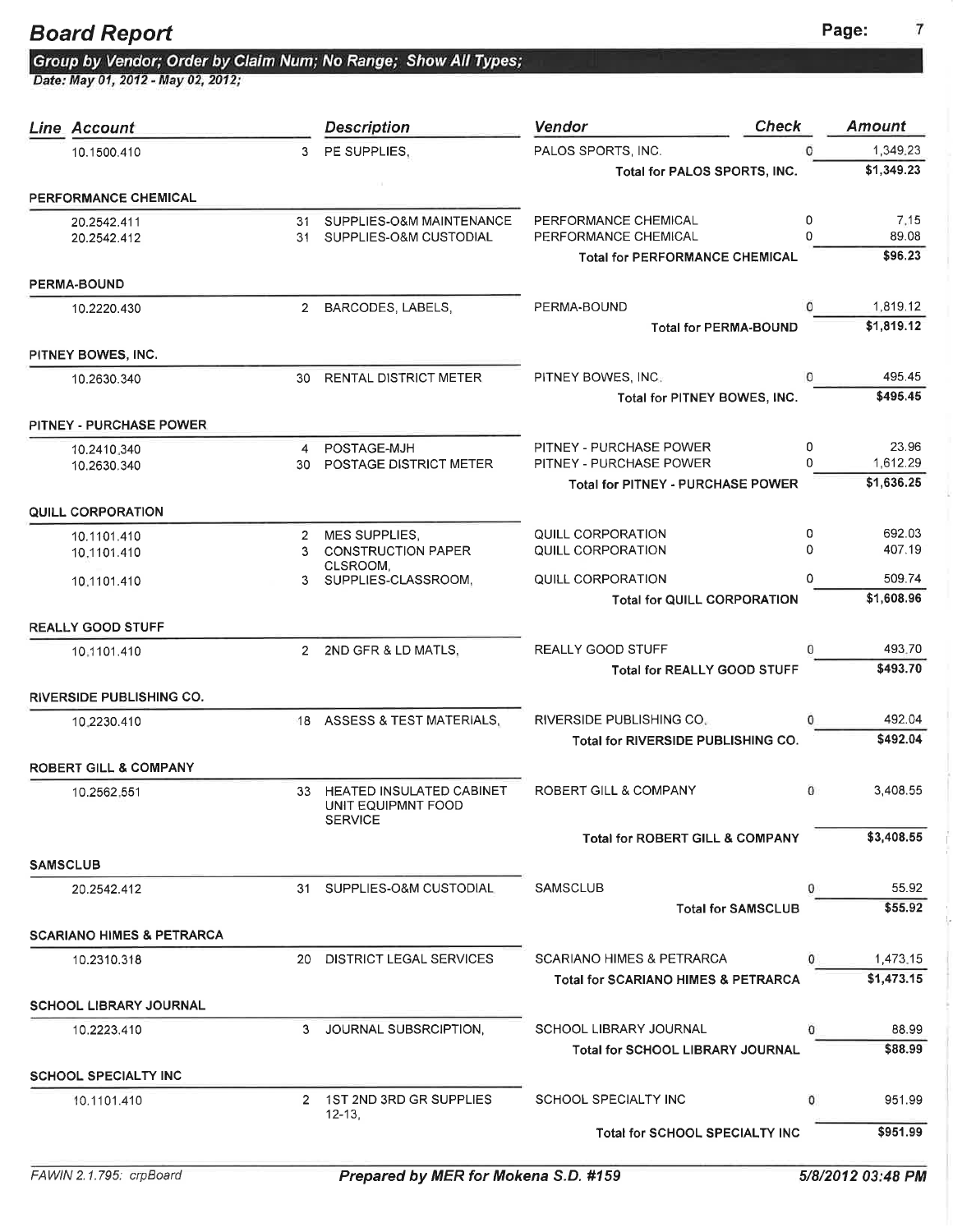# Board Report<br>Group by Vendor; Order by Claim Num; No Range; Show All Types;<br>Date: May 01, 2012 - May 02, 2012;

| Line Account                     |                | <b>Description</b>                                         | <b>Check</b><br>Vendor                                          |              | Amount             |
|----------------------------------|----------------|------------------------------------------------------------|-----------------------------------------------------------------|--------------|--------------------|
| <b>SILVESTRI PRINTING INC</b>    |                |                                                            |                                                                 |              |                    |
| 10-1101.410                      | $\mathbf{2}$   | <b>PERM RECORDS</b><br>FORMS-SUPPLIES-MES<br><b>SCHOOL</b> | SILVESTRI PRINTING INC                                          | 0            | 183.00             |
|                                  |                |                                                            | <b>Total for SILVESTRI PRINTING INC</b>                         |              | \$183.00           |
| <b>SR PRODUCTS</b>               |                |                                                            |                                                                 |              |                    |
| 20.2542.410                      | $\overline{2}$ | <b>ROOF SEALER</b>                                         | <b>SR PRODUCTS</b>                                              | 0            | 162.34             |
|                                  |                |                                                            | <b>Total for SR PRODUCTS</b>                                    |              | \$162.34           |
| <b>STREAMWOOD MANAGEMENT SER</b> |                |                                                            |                                                                 |              |                    |
| 10.1200.300                      |                | 10 ED SERVICES FOR STUDENT                                 | STREAMWOOD MANAGEMENT S                                         | 0            | 210.00<br>\$210.00 |
|                                  |                |                                                            | Total for STREAMWOOD MANAGEMENT SER                             |              |                    |
| <b>TIMBERVIEW RV CENTER</b>      |                |                                                            |                                                                 |              |                    |
| 20.2542.410                      | 31             | <b>O&amp;M REPAIR &amp; REPLACEMENT</b>                    | TIMBERVIEW RV CENTER                                            | 0            | 18.50              |
| 20.2542.410                      | 31             | O&M REPAIR & REPLACEMENT                                   | TIMBERVIEW RV CENTER                                            | 0            | 18.50              |
| 20.2543.410                      |                | 31 GROUNDS MAINTENANCE<br><b>SUPPLIES</b>                  | <b>TIMBERVIEW RV CENTER</b>                                     | 0            | 30.50              |
|                                  |                |                                                            | <b>Total for TIMBERVIEW RV CENTER</b>                           |              | \$67.50            |
| T.M. TIRE CO. INC.               |                |                                                            |                                                                 |              |                    |
| 40.2550.331                      |                | 32 SERVICES-TRANSPORTATION                                 | T.M. TIRE CO. INC.                                              | 0            | 120.00             |
| 40.2550.412                      |                | 32 MAINTENANCE                                             | T.M. TIRE CO. INC.                                              | 0            | 363.55             |
|                                  |                | PARTS-TRANSPORTATION                                       |                                                                 |              |                    |
|                                  |                |                                                            | Total for T.M. TIRE CO. INC.                                    |              | \$483.55           |
| <b>TRANSPORT TOWING, INC.</b>    |                |                                                            |                                                                 |              |                    |
| 40.2550.412                      | 32             | <b>MAINTENANCE</b>                                         | TRANSPORT TOWING, INC.                                          | 0            | 60.00              |
|                                  |                | PARTS-TRANSPORTATION                                       | Total for TRANSPORT TOWING, INC.                                |              | \$60.00            |
| <b>TROPHY DEPOT</b>              |                |                                                            |                                                                 |              |                    |
|                                  |                |                                                            | <b>TROPHY DEPOT</b>                                             | 0            | 247.84             |
| 10.2319.350                      | 21             | APPRECATION PLAQUES,                                       | <b>Total for TROPHY DEPOT</b>                                   |              | \$247.84           |
| <b>UCP OF IL PRAIRIELAND</b>     |                |                                                            |                                                                 |              |                    |
|                                  |                |                                                            |                                                                 | 0            | 4,555.76           |
| 10.4120.678                      | 10             | PRIVATE FACILITY TUITION                                   | <b>UCP OF IL PRAIRIELAND</b><br>Total for UCP OF IL PRAIRIELAND |              | \$4,555.76         |
|                                  |                |                                                            |                                                                 |              |                    |
| UNITED VISUAL, INC.              |                |                                                            |                                                                 |              |                    |
| 10.2660.410                      | 5.             | SMART BOARD ADAPTER REPL                                   | UNITED VISUAL, INC.                                             | 0            | 79.00              |
|                                  |                |                                                            | Total for UNITED VISUAL, INC.                                   |              | \$79.00            |
| <b>VERIZON WIRELESS</b>          |                |                                                            |                                                                 |              |                    |
| 10.1200.300                      |                | 10 CELLPHONE SER-STUDENT<br><b>SERVICES</b>                | <b>VERIZON WIRELESS</b>                                         | 0            | 59.97              |
| 10.2410.332                      |                | 2 CELLPHONE SER-MES                                        | <b>VERIZON WIRELESS</b>                                         | 0            | 123.68             |
| 10.2410,332                      | 3              | <b>CELLPHONE SER-MIS</b>                                   | <b>VERIZON WIRELESS</b>                                         | 0            | 60.15              |
| 10.2410.332                      | 4              | <b>CELLPHONE SER-MJH</b>                                   | <b>VERIZON WIRELESS</b>                                         | 0            | 157.87             |
| 10.2562.310                      |                | 33 CELLPHONE SER-FOOD<br><b>SERVICE</b>                    | <b>VERIZON WIRELESS</b>                                         | <sup>0</sup> | 36.11              |
| 20.2542.340                      |                | 30 CELLPHONE SER-DO                                        | <b>VERIZON WIRELESS</b>                                         | 0            | 627.75             |
| 40.2550.331                      | 32             | <b>CELLPHONE SER-TRANSP</b>                                | <b>VERIZON WIRELESS</b>                                         | $\Omega$     | 35.16              |
|                                  |                |                                                            | <b>Total for VERIZON WIRELESS</b>                               |              | \$1,100.69         |
| <b>VILLAGE OF MOKENA</b>         |                |                                                            |                                                                 |              |                    |
| 20.2542.370                      | 31             | UTILITIES-WATER &<br>SEWER-MES NORTH                       | <b>VILLAGE OF MOKENA</b>                                        | 0            | 403.85             |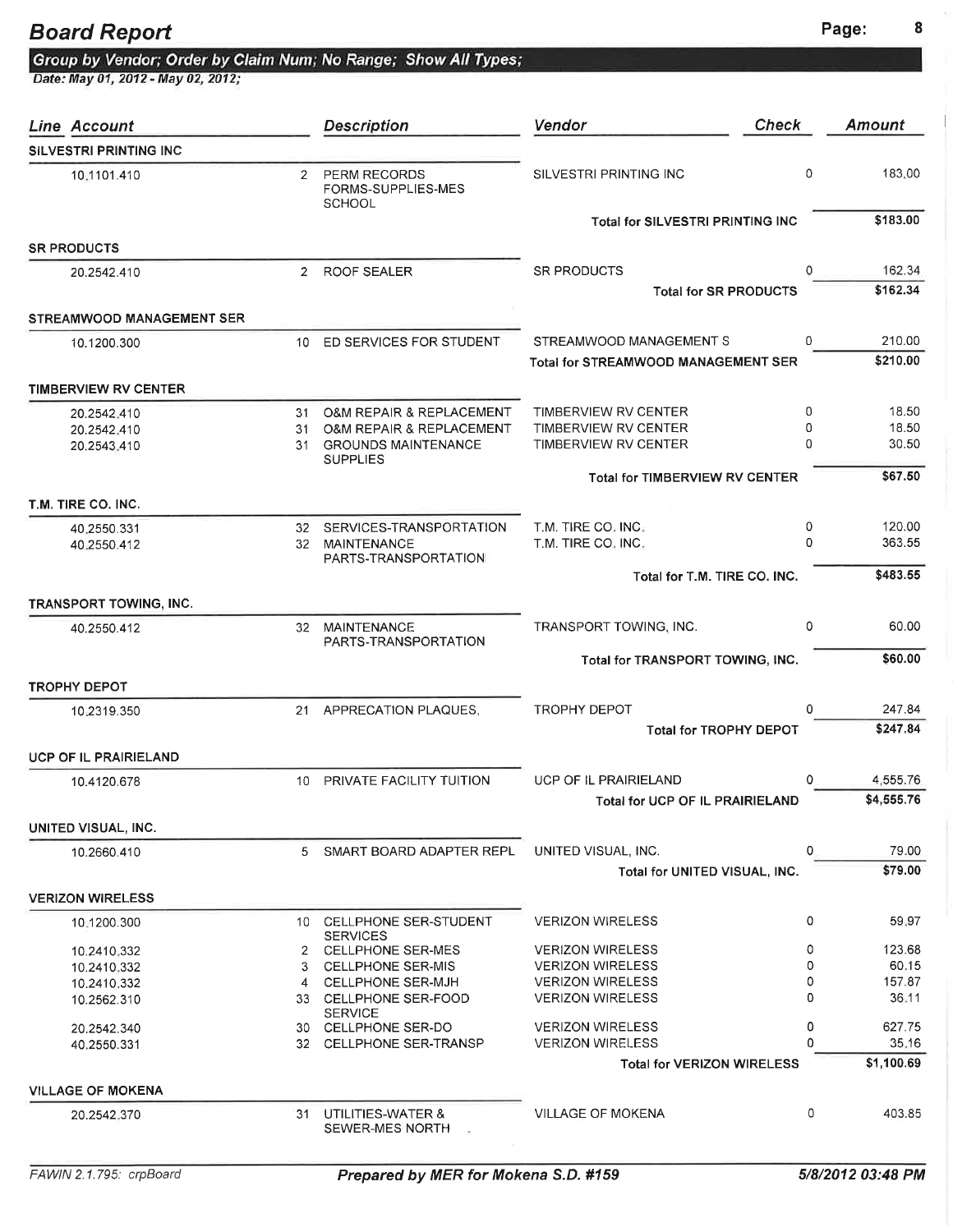9

## Board Report

## Group by Vendor; Order by Claim Num; No Range; Show All Types;<br>Date: May 01, 2012 - May 02, 2012;

| Line Account                    |    | <b>Description</b>                   | <b>Vendor</b>                      | <b>Check</b> | <b>Amount</b> |
|---------------------------------|----|--------------------------------------|------------------------------------|--------------|---------------|
| 20.2542.370                     | 31 | UTILITIES-WATER &<br>SEWER-MES CENTR | VILLAGE OF MOKENA                  |              | 697.96        |
| 20.2542.370                     | 31 | UTILITIES-WATER &<br>SEWER-MIS       | <b>VILLAGE OF MOKENA</b>           | $\Omega$     | 498.64        |
| 20.2542.370                     | 31 | UTILITIES-WATER &<br>SEWER-MJH       | VILLAGE OF MOKENA                  | C            | 687.36        |
| 20.2542.370                     | 31 | UTILITIES-WATER &<br>SEWER-MES SOUTH | VILLAGE OF MOKENA                  |              | 634.54        |
|                                 |    |                                      | <b>Total for VILLAGE OF MOKENA</b> |              | \$2,922.35    |
| <b>VISION SERVICE PLAN (IL)</b> |    |                                      |                                    |              |               |
| 10.1101.222                     | 35 | PREMIUM MAY 12                       | VISION SERVICE PLAN (IL)           |              | 1,041.00      |
|                                 |    |                                      | Total for VISION SERVICE PLAN (IL) |              | \$1.041.00    |